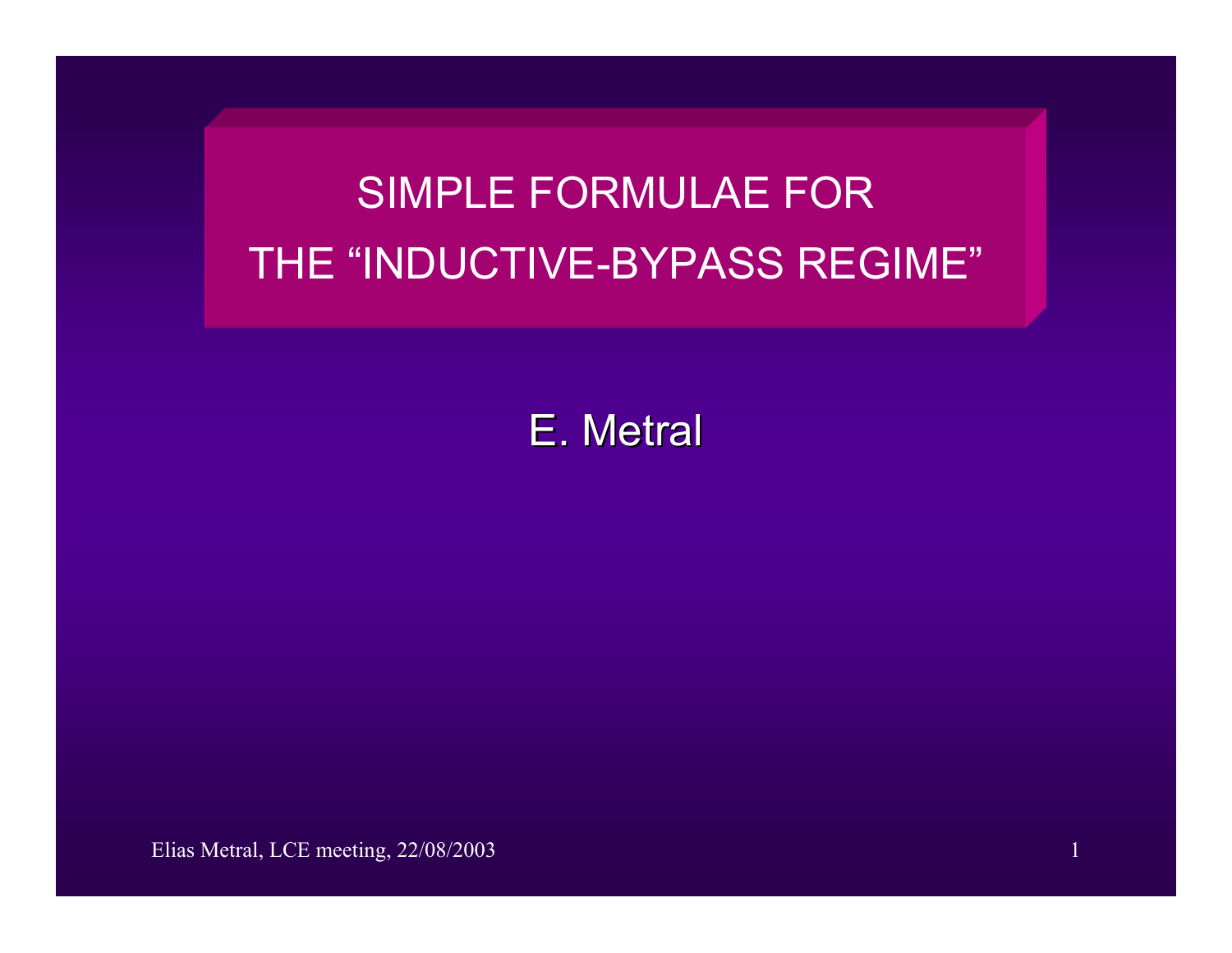#### **TYPICAL PICTURE TYPICAL PICTURE**

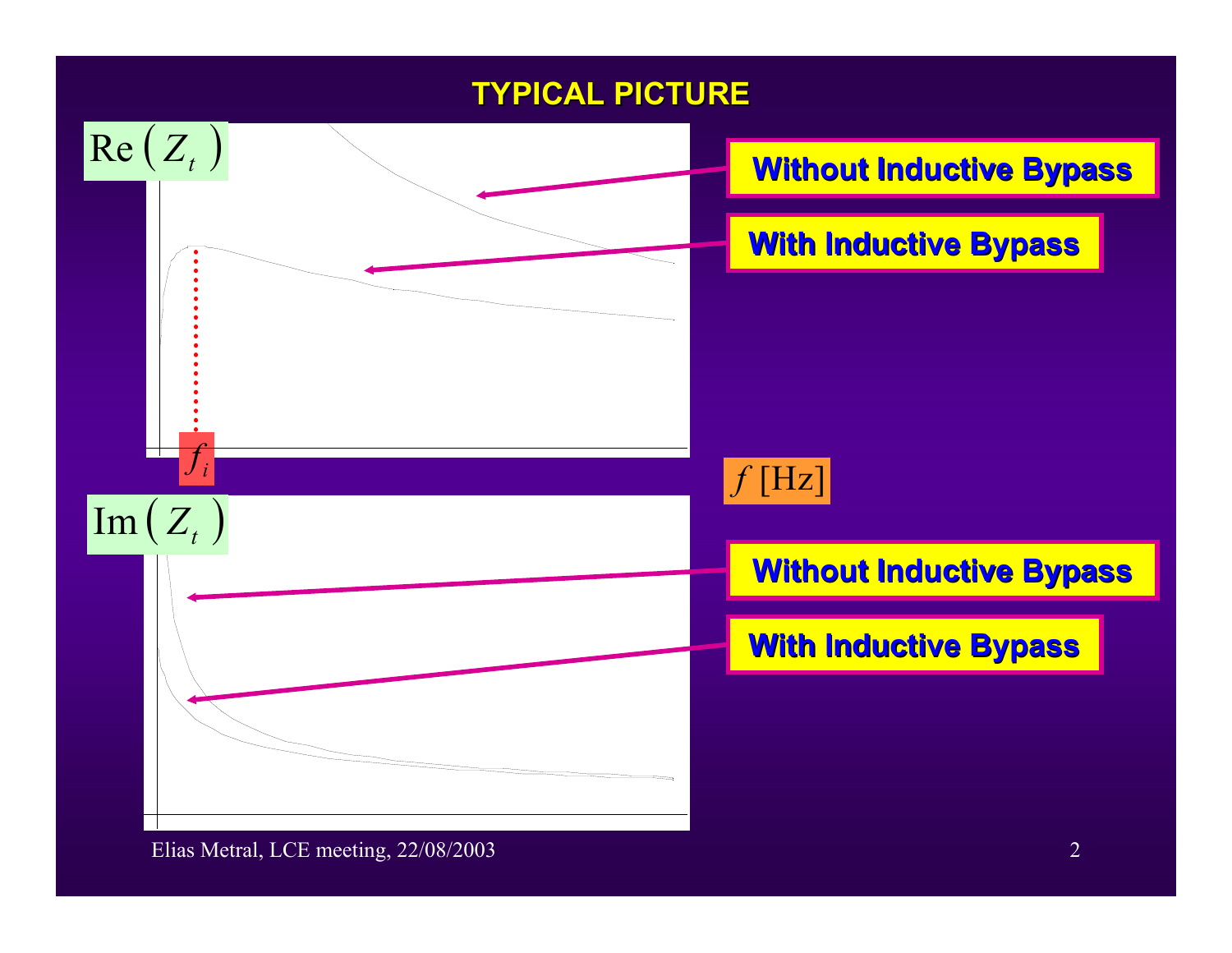#### **INDUCTIVE BYPASS REG INDUCTIVE BYPASS REGIME (1/2 ME (1/2)**

◆ Non inductive-bypass regime  $|f| >> f_i = \frac{g_i}{2 \pi i^2}$  ≈ 5 ×

$$
f \gg f_i = \frac{2 \rho Z_0}{\pi c \mu^2 b^2} \approx 5 \times 10^5 \frac{\rho}{b^2}
$$

$$
\Rightarrow Z_t \approx (1+j)\frac{l\sqrt{\rho Z_0 c}}{2\pi^{3/2}b^3\sqrt{f}} \approx (1+j)\frac{30200l\sqrt{\rho}}{b^3\sqrt{f}}
$$

 $\blacklozenge$ **Inductive-bypass regime** *<sup>i</sup>*

 $\bullet$  **If**  $f \ll f_i$ 

$$
f \sum f_i
$$

• **If** 
$$
f = f_i
$$
  $\Rightarrow$   $Re[Z_t^{\text{WithIB}}(f_i)] = \frac{cLI}{2(1+\sqrt{2}) \pi b^2} \approx 12.4 \frac{l}{b^2}$ 

$$
\Rightarrow \left| \text{Re}\left[Z_t\right] \right| \approx \frac{c^{3/2} L^2 l \sqrt{f}}{b \sqrt{\pi \rho Z_0}} \approx 0.06 \frac{l \sqrt{f}}{b \sqrt{\rho}} \right| \quad \left| \text{Im}\left[Z_t\right] \right| \approx \frac{c L l}{\pi b^2} \approx
$$

$$
\mathrm{Im}[Z_t] \approx \frac{c L l}{\pi b^2} \approx 60 \frac{l}{b^2}
$$

Elias Metral, LCE meeting, 22/08/2003 3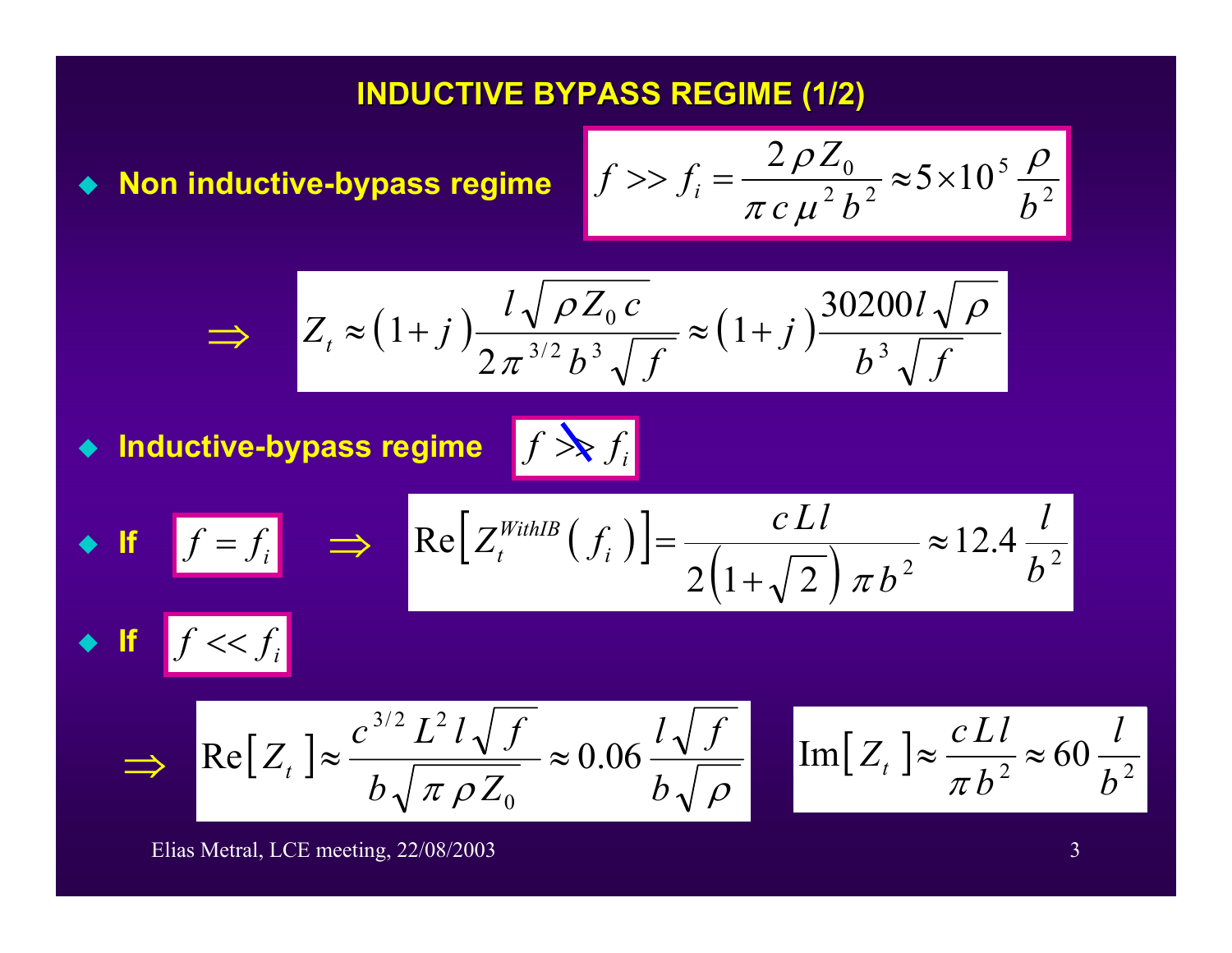## **INDUCTIVE BYPASS REG INDUCTIVE BYPASS REGIME (2/2 ME (2/2)**

$$
c
$$
 = speed of light

$$
\mu = 4\pi \times 10^{-7} \text{ [N/A}^2 \text{ ]} = \text{permeability of vacuum}
$$

 $L = \mu/2$ 

$$
Z_0 = 120 \pi [\Omega] = \text{vacuum impedance}
$$

*l* = collimator length

*b* <sup>=</sup> collimator aperture

 $|\rho$  = collimator resistivity